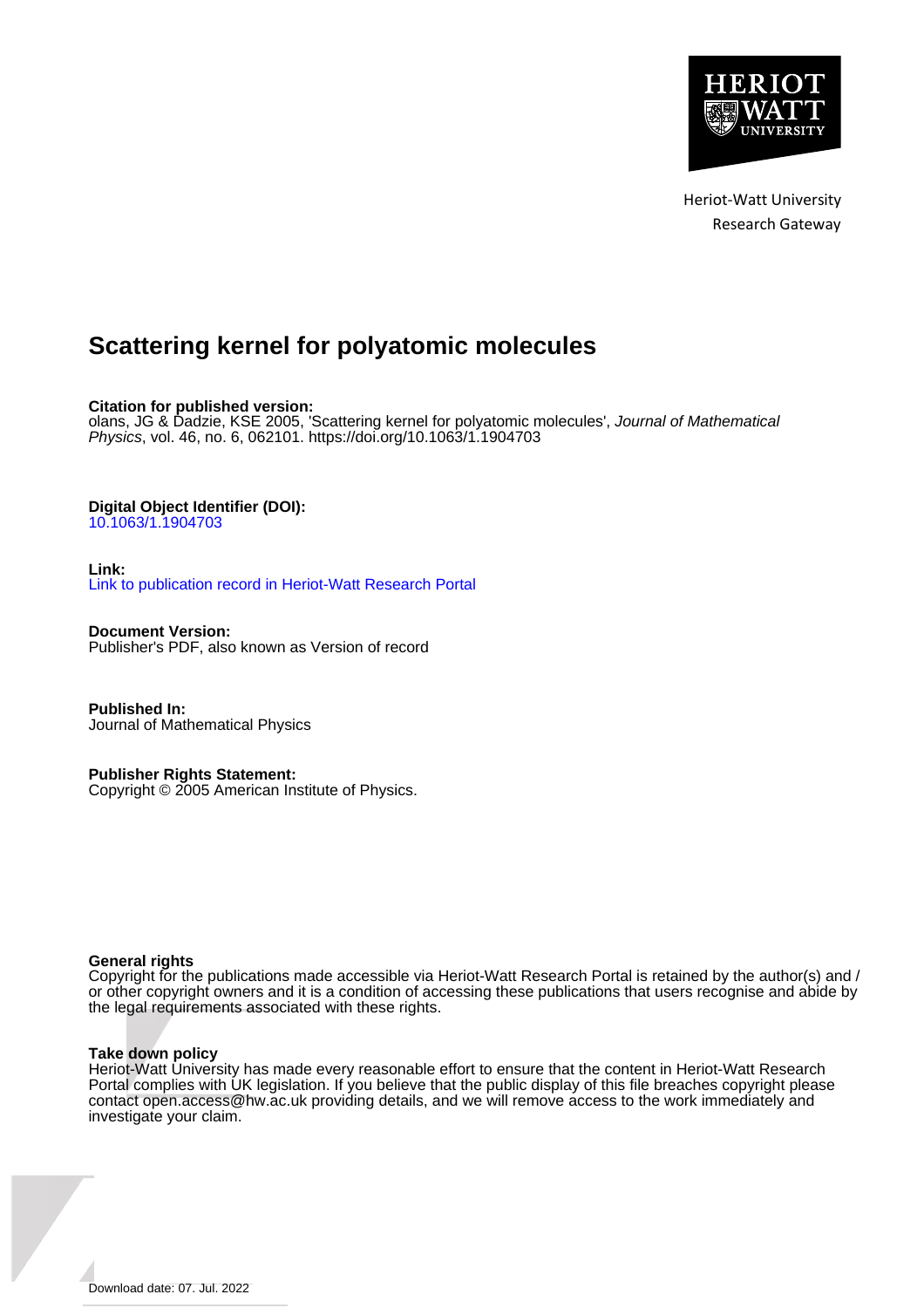JOURNAL OF MATHEMATICAL PHYSICS 46, 062101 (2005)

# **Scattering kernel for polyatomic molecules**

J. Gilbert Méolans<sup>a)</sup> and S. Kokou Dadzie<sup>b)</sup> *Université de Provence, UMR CNRS 6595, Département de Mécanique Energétique, 5 rue Enrico Fermi 13453, Marseille Cedex 13, France*

(Received 8 July 2004; accepted 11 March 2005; published online 12 May 2005)

A polyatomic scattering kernel phenomenologically presented in a previous paper is derived from an integral operator formulation. The five parameters involved in the scattering kernel expression are shown to be equal to the accommodation coefficients of various fluxes at the wall, namely, the fluxes of the three components of the momentum and the fluxes of the rotational and vibrational energies of molecules. Under its present form the model is especially convenient for the diatomic molecules. © 2005 American Institute of Physics. [DOI: 10.1063/1.1904703]

# **I. INTRODUCTION**

During the last 20 years a need of new knowledge appeared concerning the interaction of gases with solid surfaces in order to formulate realistic boundary conditions in rarefied gas dynamics.<sup>1–4</sup> In spatial research the challenge was especially to predict correct heat fluxes and drag forces on engines reentering in planetary atmospheres. With the recent developments of the gaseous microflows, where the flow fields are characterized by moderately high Knudsen numbers, this topic acquired still more interest. This paper is devoted to the derivation of realistic laws linking the distribution functions of the reflected and the incoming particles at the wall. As it is well known such laws may be used as boundary conditions in order to resolve the Boltzmann equation. Moreover, in the slip regime, these laws also allow us to obtain more accurate velocity slip and temperature jumps at the wall, so the validity domain of the continuum equations is extended up to higher Knudsen numbers when these equations are associated to the correct boundary conditions.

In a previous paper<sup>5</sup> we developed a model of a scattering kernel for unstructured molecules using an integral operator formulation as illustrated by Cercignani.<sup>6,7</sup> At the end of this previous work the proposed scattering kernel was extended to the case of molecules with internal structure on the basis of brief phenomenological arguments. In the present paper, the integral operator formulation is generalized to a polyatomic gas, then the polyatomic scattering kernel is methodologically derived from the study of an eigenvalue equation and the meaning of the five parameters introduced in the kernel is clarified.

In Sec. II we deduced the polyatomic scattering kernel, investigating the associated integral operator. In its fully developed form the scattering kernel appears as a linear combination of 32 partial kernels declining all the possible associations of, respectively, diffusive and specular processes (according to three directions) and elastic or inelastic processes (for the internal modes). The 32 coefficients of this combination are the weight of the various accommodation processes and they depend on five basic parameters. These five parameters are shown to be, respectively, equal to the accommodation coefficients of the momentum components and of the internal energies. In Sec. III, we present a general comment on this method of integral operator in the framework of scattering kernel derivation.

0022-2488/2005/46(6)/062101/10/\$22.50 **46**, 062101-1 © 2005 American Institute of Physics

a)Electronic mail: gilbert.meolans@polytech.univ-mrs.fr

b)Electronic mail: kokou.dadzie@polytech.univ-mrs.fr; URL: http://www.polytech.univ-mrs.fr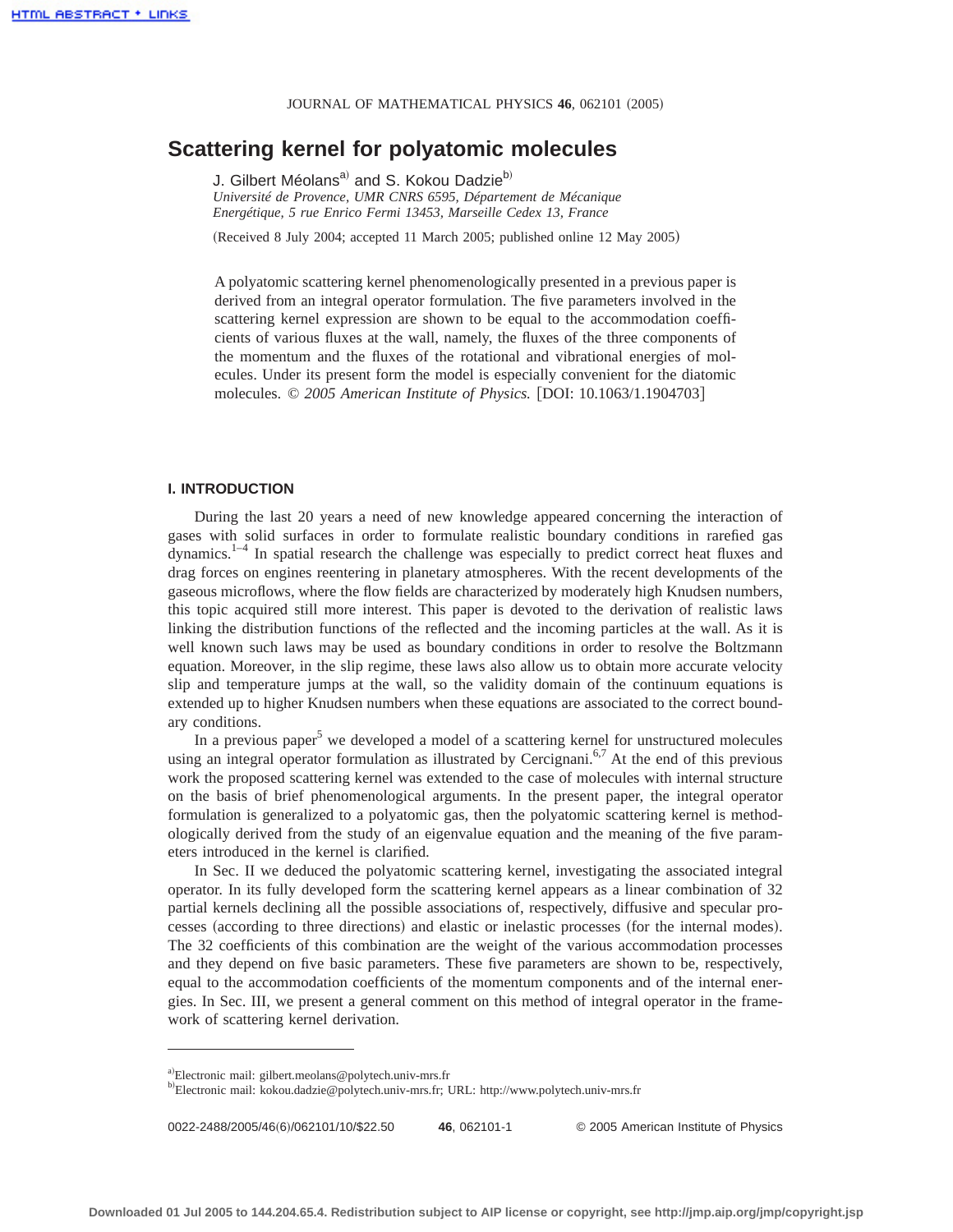### **II. POLYATOMIC SCATTERING KERNEL DERIVATION**

We consider the problem of finding the scattering kernel,

$$
B(V', E_{ir'}, E_{iv'}, g_{ir'}, V, E_{ir}, E_{iv}, g_{ir}),
$$

governing the reflection of polyatomic molecules at the wall. *V'* is the velocity of the impinging gas particle referred to the wall,  $V' = (V'_x, V'_y, V'_z) \in \{\Omega' = \Omega'_x \times \Omega'_y \times \Omega'_z = \mathbb{R}_+ \times \mathbb{R} \times \mathbb{R}\}\$ and *V* the velocity of the reflected one referred to the wall,  $V=(V_x, V_y, V_z) \in \{\Omega = \Omega_x \times \Omega_y \times \Omega_z\}$  $=R_{+}\times R\times R$ . These velocities reduce to the peculiar velocities when the slip velocity at the wall is neglected. *V<sub>R</sub>* is defined as  $V_R = (-V_x, V_y, V_z)$ , and  $(x, y, z)$  are the three spatial coordinates with *x* the normal axis to the wall oriented from the wall towards the gas.  $E_{ir'}$  and  $E_{ir'}$  are, respectively, the rotational energy and the vibrational energy of an incident particle at the wall. Similarly  $E_i$ and  $E_{iv}$  are, respectively, the rotational energy and the vibrational energy of a reflected particle at the wall. Then the subscripts *ir* and *iv* are the quantum numbers related to the internal energy of a particle, hence they are integers;  $g_{ir}$  is the weight of the rotational degeneracy and will be taken here equal to  $(2ir+1)$ . The kernel *B*, which is the density of probability that a molecule in a state  $(V', E_{ir}, E_{iv})$  hitting the wall at any point *X* of the wall is reflected at the same point in a state  $(V, E_i, E_i)$ , must satisfy the following conditions detailed in Ref. 5:<sup>1–3</sup> the non-negativity,

$$
B(V', E_{ir'}, E_{iv'}, g_{ir'}, V, E_{ir}, E_{iv}, g_{ir}) \ge 0,
$$
\n(1)

the normalization,

$$
\sum_{ir,iv} \int_{\Omega} B(V', E_{ir'}, E_{iv'}, g_{ir'}, V, E_{ir}, E_{iv}, g_{ir}) d_V = 1,
$$
\n(2)

and the reciprocity relation,

$$
|V'_{x}|e^{-\|V'\|^{2}/C_{w}^{2}}e^{-\varepsilon_{ir'}}e^{-\varepsilon_{ir'}}g_{ir'}B(V',E_{ir'},E_{iv'},V,E_{ir},E_{iv})
$$
  
=  $V_{x}e^{-\|V\|^{2}/C_{w}^{2}}e^{-\varepsilon_{ir}}e^{-\varepsilon_{iv}}g_{ir}B(-V,E_{ir},E_{iv},-V',E_{ir'},E_{iv'}),$  (3)

where

$$
\varepsilon_{ir} = \frac{E_{ir}}{kT_w}, \quad \varepsilon_{iv} = \frac{E_{iv}}{kT_w} \tag{4}
$$

with *k* the Boltzmann constant and  $T_w$  the wall temperature.

#### **A. Analytical derivation from integral operator**

Let us write the transformation

$$
K(V, E_{ir}, E_{iv}, g_{ir}, V', E_{ir'}, E_{iv'}, g_{ir'}) = [[V'_{x}|f_0(V', E_{ir'}, E_{iv'})]^{1/2}[[V_{x}|f_0(V, E_{ir}, E_{iv})]^{-1/2}
$$
  
× $B(V'_{R}, E_{ir'}, E_{iv'}, g_{ir'}, V, E_{ir}, E_{iv}, g_{ir}),$  (5)

where  $f_0(V, E_i, E_i)$  is the local equilibrium distribution function at the temperature  $T_w$  of the wall, defined by

$$
f_0(V, E_{ir}, E_{iv}) = \frac{n}{(C_w \sqrt{\pi})^3} e^{-\|V\|^2 / C_w^2} \frac{g_{ir} e^{-\varepsilon_{ir}} e^{-\varepsilon_{iv}}}{Q_r Q_v}
$$
(6)

with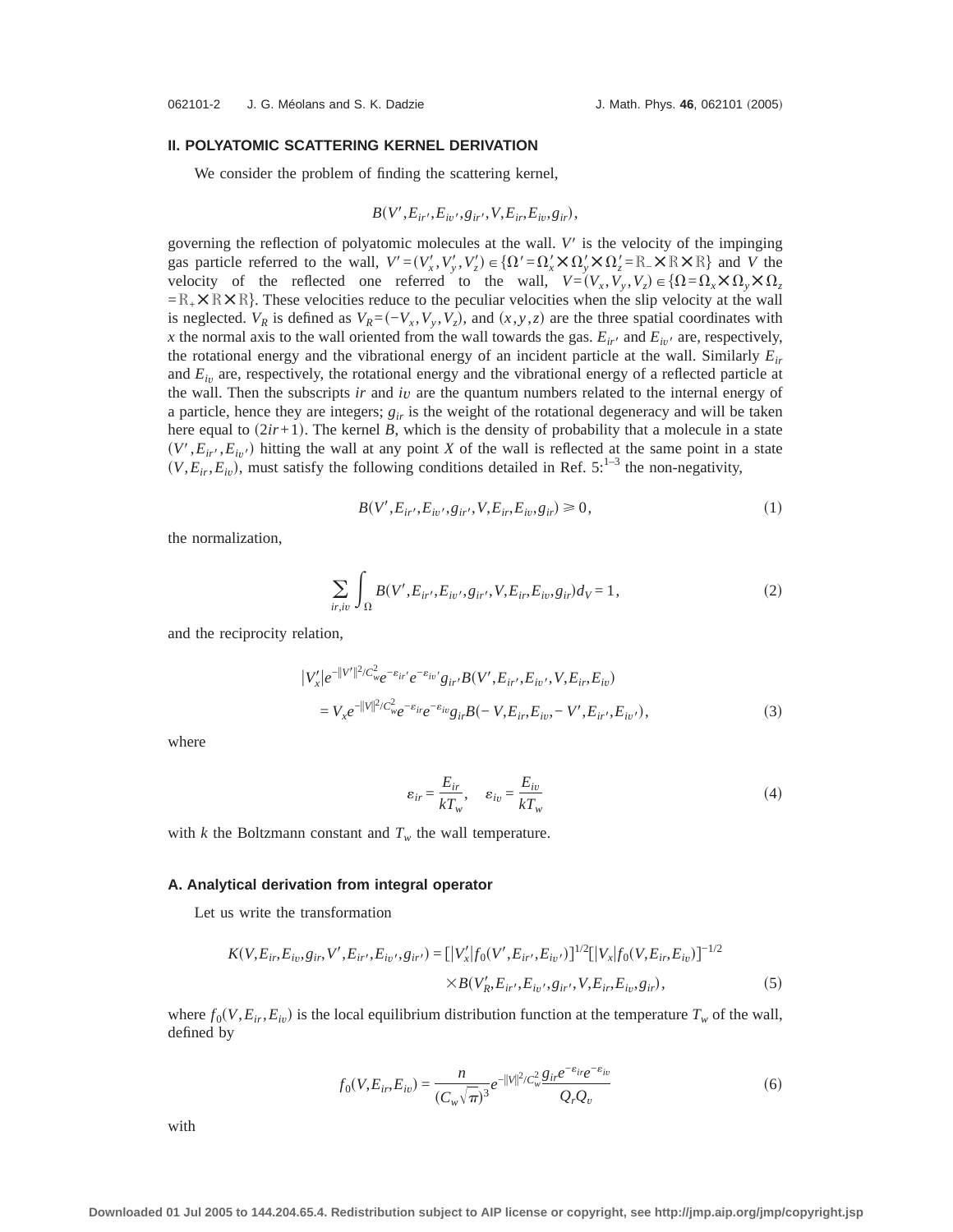062101-3 Scattering kernal for polyatomic molecules J. Math. Phys. 46, 062101 (2005)

$$
Q_r = \sum_{ir} g_{ir} e^{-\varepsilon_{ir}}, \quad Q_v = \sum_{iv} e^{-\varepsilon_{iv}}, \quad C_w^2 = \frac{2kT_w}{m}.
$$
 (7)

Since  $f_0$  is a known function the problem of finding *B* is equivalent to finding *K*. The normalization condition and the non-negativity conditions on *B* imply obviously the same conditions on *K*.

Note  $F_r$  the set of the rotational energy states  $E_{ir}$ , and  $F_v$  the set of the vibrational energy states  $E_{iv}$ . Consider the five elementary Hilbert spaces of states  $L^2(\Omega_\kappa)_{\kappa=x,y,z}$ ,  $L^2(F_v)$ , and  $L^2(F_v)$  of square summable functions with their corresponding usual scalar product

$$
\langle \varphi_{\kappa 1}, \varphi_{\kappa 2} \rangle_{\kappa} = \int_{\Omega_{\kappa}} \varphi_{\kappa 1}(V) \varphi_{\kappa 2}(V) d_V \quad \text{for all } \varphi_{\kappa 1}, \varphi_{\kappa 2} \in L^2(\Omega_{\kappa}), \quad \kappa = x, y, z,
$$
  

$$
\langle \varphi_{r1}, \varphi_{r2} \rangle_r = \sum_{ir} \varphi_{r1}(E_{ir}) \varphi_{r2}(E_{ir}) \quad \text{for all } \varphi_{r1}, \varphi_{r2} \in L^2(F_r),
$$
  

$$
\langle \varphi_{v1}, \varphi_{v2} \rangle_v = \sum_{iv} \varphi_{v1}(E_{iv}) \varphi_{v2}(E_{iv}) \quad \text{for all } \varphi_{v1}, \varphi_{v2} \in L^2(F_v).
$$

Consider the tensor product  $\mathcal{L} = L^2(\Omega_x) \otimes L^2(\Omega_y) \otimes L^2(\Omega_z) \otimes L^2(F_r) \otimes L^2(F_v)$  of the five Hilbert spaces of states. Let us remark that this tensor product of Hilbert space *£* is dense in the Hilbert space  $H = L^2(\Omega) \otimes L^2(F_r) \otimes L^2(F_v)$  where the scalar product is defined by

$$
\langle \varphi_1, \varphi_2 \rangle = \sum_{ir, iv} \int_{\Omega} \varphi_1(V, E_{ir}, E_{iv}) \varphi_2(V, E_{ir}, E_{iv}) d_V \text{ for all } \varphi_1, \varphi_2 \in \mathcal{H}.
$$
 (8)

Instead of studying the problem of the kernel *K*, we study the linear integral associated operator  $A$  defined on  $H$  by

$$
A(\psi) = \sum_{ir',iv'} \int_{\Omega'} K(V, E_{ir}, E_{iv}, g_{ir}, V', E_{ir'}, E_{iv'}, g_{ir'}) \psi(V', E_{ir'}, E_{iv'}, g_{ir'}) d_{V'}.
$$
 (9)

Assume that the operator *A* has a purely discrete spectrum, and assume that its eigenfunctions are all in the Hilbert space  $f$ . The kernel  $K$  can be written in the form

$$
K = \sum_{j_x, j_y, j_z, j_r, j_v = 0}^{\infty} \lambda_{j_x, j_y, j_z, j_r, j_v} \psi_{j_x}(V_x) \psi_{j_y}(V_y) \psi_{j_z}(V_z) \psi_{j_r}(E_{ir}) \psi_{j_v}(E_{iv})
$$
  
 
$$
\times \psi_{j_x}(V'_x) \psi_{j_y}(V'_y) \psi_{j_z}(V'_z) \psi_{j_r}(E_{ir'}) \psi_{j_v}(E_{iv'}), \qquad (10)
$$

where the functions  $\psi_{j_x}(V_x)\psi_{j_y}(V_y)\psi_{j_z}(V_z)\psi_{j_r}(E_{ir})\psi_{j_v}(E_{iv})$  are the eigenfunctions of A with their corresponding eigenvalues  $\lambda_{j_x,j_y,j_z,j_r,j_v}$ . According to the non-negativity and the normalization conditions, the eigenvalues must satisfy  $\lambda_{j_x,j_y,j_z,j_r,j_v} \in [0,1]$  for all  $j_x,j_y,j_z,j_r,j_v \in \mathbb{N}$ . Moreover, one can see that, in the tensor product space  $\mathcal{L}$ , the scalar product (8) equals the scalar product defined in this tensor product space  $\pounds$  by the product of the five elementary scalar products  $(8)$ . So, we can suppose that the eigenvalues have the form  $\lambda_j \lambda_j \lambda_j \lambda_j \lambda_j$  and that the set of functions  $\psi_j(x)$ ,  $j_x \in \mathbb{N}$ , is a function basis of the x corresponding Hilbert space  $\chi = x, y, z, r, v$ . Therefore, the expression  $(10)$  can be written as a product of five infinite sums,

$$
K = \prod_{\chi \in \{x, y, z, r, v\}} \sum_{j=0}^{\infty} \lambda_{j_{\chi}} \psi_{j_{\chi}}(M_{\chi}) \psi_{j_{\chi}}(M_{\chi}'), \quad M_{\chi} = V_{x}, V_{y}, V_{z}, E_{ir}, E_{iv}.
$$
 (11)

Define  $\psi_0 = \psi_{0x} \psi_{0y} \psi_{0z} \psi_{0r} \psi_{0v}$  by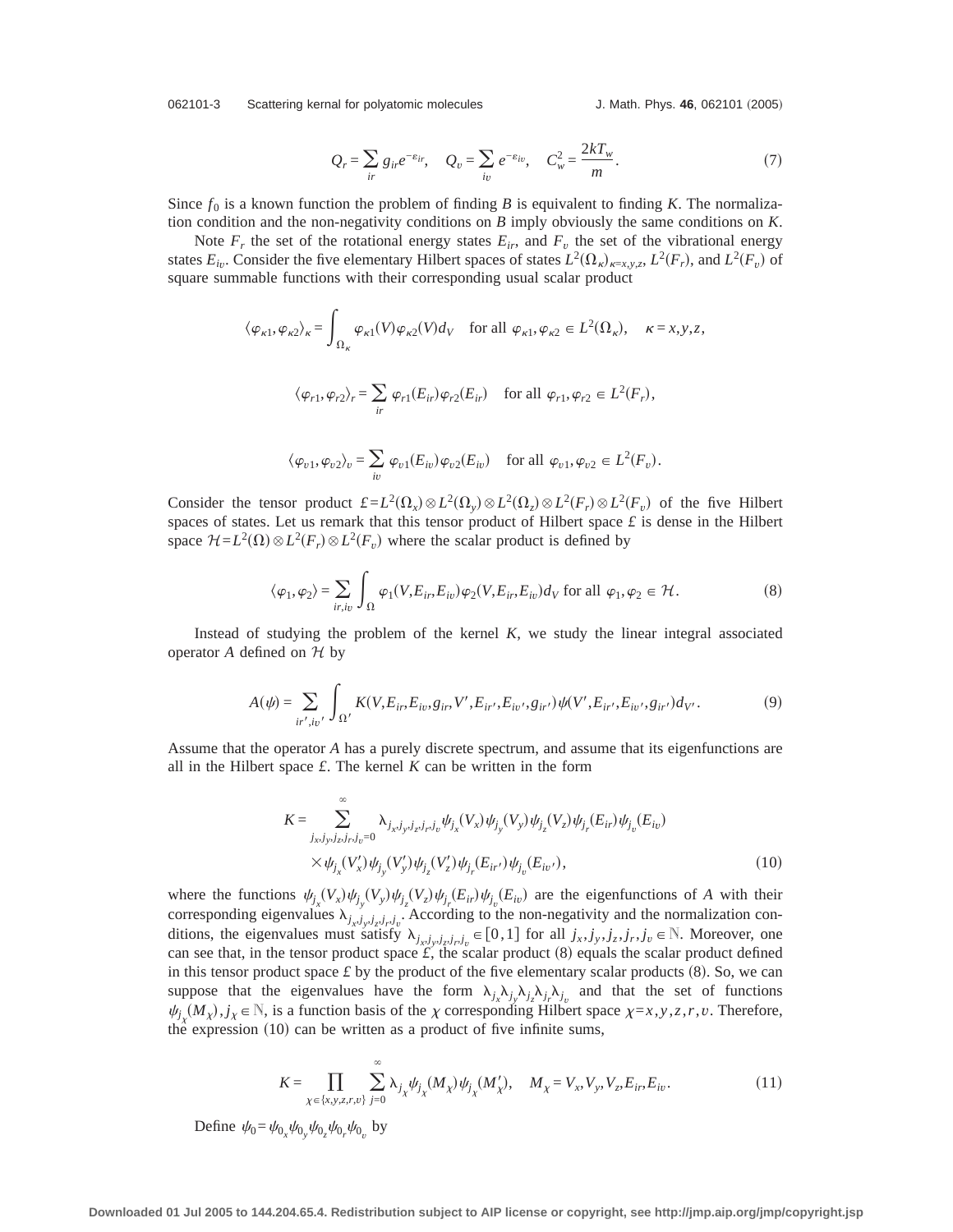062101-4 J. G. Méolans and S. K. Dadzie **J. Math. Phys. 46**, 062101 (2005)

$$
\psi_{0_x}(V_x) = \frac{\sqrt{2}}{C_w} |V_x|^{1/2} e^{-V_x^2 / 2C_w^2}, \quad \psi_{0_y}(V_y) = (C_w \sqrt{\pi})^{-1/2} e^{-V_y^2 / 2C_w^2},
$$
  

$$
\psi_{0_z}(V_z) = (C_w \sqrt{\pi})^{-1/2} e^{-V_z^2 / 2C_w^2}, \quad \psi_{0_r}(E_{ir}) = \sqrt{\frac{g_{ir}}{Q_r}} e^{-1/2\epsilon_{ir}}, \quad \psi_{0_v}(E_{iv}) = \frac{e^{-1/2\epsilon_{iv}}}{\sqrt{Q_v}}.
$$

Let us prove that  $\psi_0$  is an eigenfunction of *A*. Mathematically, the normalization condition can be also written

$$
\sum_{ir',iv'} \int_{\Omega'} B(-V, E_{ir}, E_{iv}, g_{ir}, -V'_R, E_{ir'}, E_{iv'}, g_{ir'}) d_{V'} = 1, \qquad (12)
$$

from this relation  $(12)$ , the reciprocity relation  $(3)$  leads to

$$
\sum_{ir',iv'} \int_{\Omega'} |V'_x| f_0(V', E_{ir'}, E_{iv'}) B(V'_R, E_{ir'}, E_{iv'}, g_{ir'}, V, E_{ir}, E_{iv}, g_{ir}) d_{V'} = |V_x| f_0(-V, E_{ir}, E_{iv}).
$$
\n(13)

Using the relation (13), the calculation of  $A(\psi_0)$  gives  $A(\psi_0) = \psi_0$ . Consequently  $\psi_0 = \psi_{0x} \psi_{0y} \psi_{0z} \psi_{0y} \psi_{0z}$  is an eigenfunction of the operator *A* associated to the eigenvalue 1.

Now, following the five state parameters, let us introduce five parameters related to the eigenvalues as follows:  $\lambda_{0} = 1$ , and for  $j \neq 0$ ,  $\lambda_{j} = (1 - \alpha_{\chi})$  for all  $\chi = x, y, z, r, v$ . The relation (11) becomes

$$
K = \prod_{\chi \in \{x,y,z,r,v\}} \left[ \psi_{0\chi}(M_{\chi}) \psi_{0\chi}(M'_{\chi}) + (1-\alpha_{\chi}) \sum_{j=1}^{\infty} \psi_{j\chi}(M_{\chi}) \psi_{j\chi}(M'_{\chi}) \right]
$$

which may be written

$$
K=\prod_{\chi\in\{x,y,z,r,v\}}\left[\alpha_\chi\psi_{0_\chi}(M_\chi)\psi_{0_\chi}(M'_\chi)+(1-\alpha_\chi)\sum_{j=1}^\infty\psi_{j_\chi}(M_\chi)\psi_{j_\chi}(M'_\chi)\right].
$$

Finally, using the following property,

$$
\sum_{j=0}^\infty \, \psi_{j_\chi}(M_\chi) \psi_{j_\chi}(M'_\chi) = \delta(M_\chi - M'_\chi) \,,
$$

where  $\delta$  is the dirac function, it is obtained

$$
K = \{\alpha_x \psi_{0_x}(V_x) \psi_{0_x}(V'_x) + (1 - \alpha_x) \delta(V_x - V'_x)\}\{\alpha_y \psi_{0_y}(V_y) \psi_{0_y}(V'_y) + (1 - \alpha_y) \delta(V_y - V'_y)\}\
$$
  
 
$$
\times \{\alpha_z \psi_{0_z}(V_z) \psi_{0_z}(V'_z) + (1 - \alpha_z) \delta(V_z - V'_z)\}\{\alpha_r \psi_{0_r}(V_r) \psi_{0_r}(V'_r) + (1 - \alpha_r) \delta(V_r - V'_r)\}\
$$
  
 
$$
\times \{\alpha_v \psi_{0_v}(V_v) \psi_{0_v}(V'_v) + (1 - \alpha_v) \delta(V_v - V'_v)\}.
$$
 (14)

Applying inversely the transformation  $(5)$ , the operator *B* corresponding to the kernel *K* above [relationship  $(14)$ ] is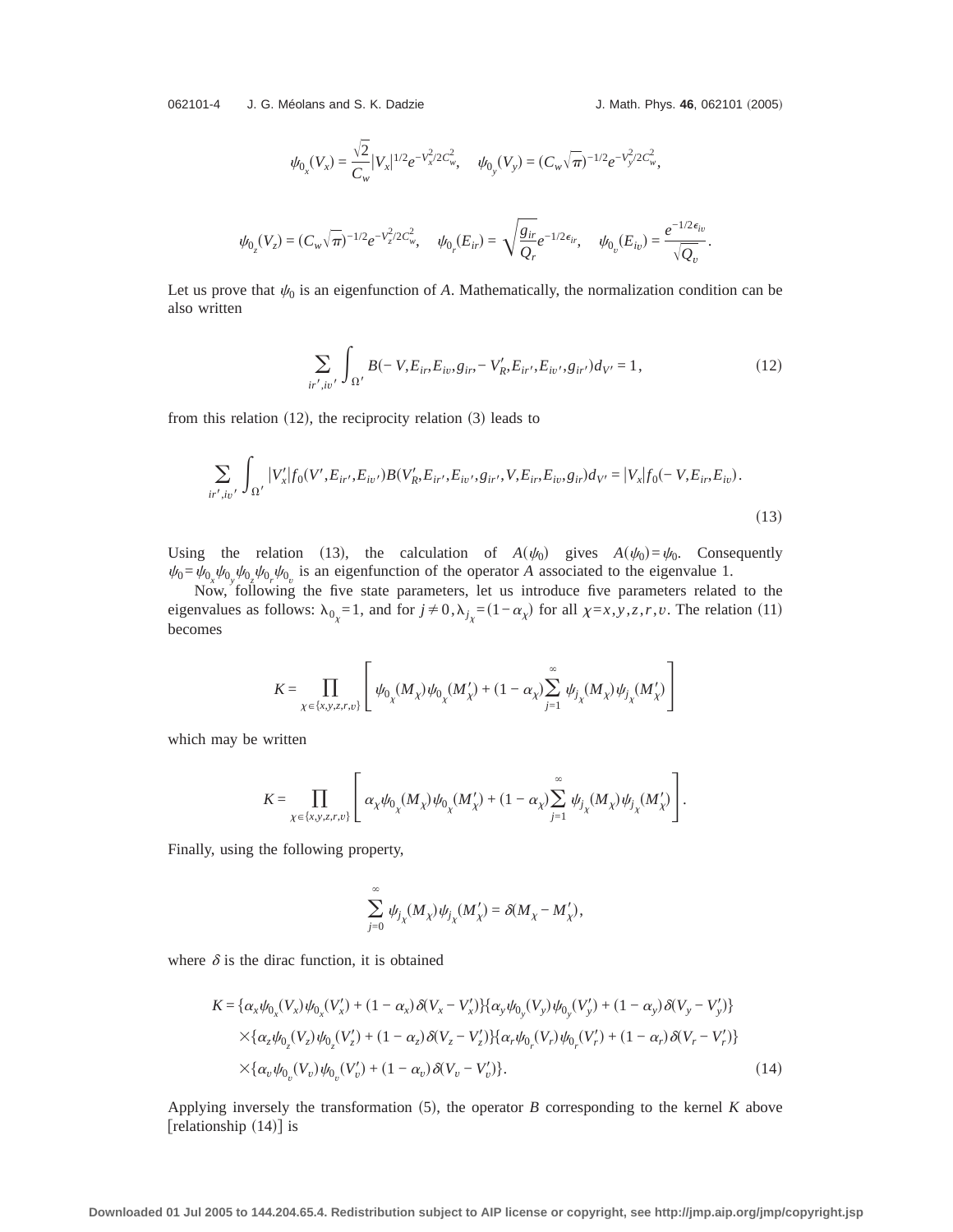$\overline{\phantom{0}}$ 

$$
B(V', E_{ir'}, E_{iv'}, g_{ir'}, V, E_{ir}, E_{iv}, g_{ir}) = \left\{ (1 - \alpha_x) \delta(V'_x + V_x) + \alpha_x \frac{2V_x}{C_w^2} e^{-V_x^2 / C_w^2} \right\}
$$

$$
\times \left\{ (1 - \alpha_y) \delta(V'_y - V_y) + \alpha_y \frac{1}{C_w \sqrt{\pi}} e^{-V_y^2 / C_w^2} \right\}
$$

$$
\times \left\{ (1 - \alpha_y) \delta(V'_z - V_z) + \alpha_z \frac{1}{C_w \sqrt{\pi}} e^{-V_z^2 / C_w^2} \right\}
$$

$$
\times \left\{ (1 - \alpha_r) \delta(E_{ir'} - E_{ir}) + \alpha_r \frac{g_{ir}}{Q_r} e^{-\epsilon_{ir}} \right\}
$$

$$
\times \left\{ (1 - \alpha_v) \delta(E_{iv'} - E_{iv}) + \alpha_v \frac{1}{Q_v} e^{-\epsilon_{iv}} \right\}.
$$
(15)

In the further calculations, we will note the scattering kernel  $(15)$  simply as

$$
B = P_x P_y P_z P_r P_v,
$$

where  $P_x$ ,  $P_y$ ,  $P_z$ ,  $P_r$ ,  $P_y$  correspond, respectively, to the five factors of the expression (15). It would be seen that these five factors satisfy

$$
\int_0^{+\infty} P_x d_{V_x} = \int_{-\infty}^{+\infty} P_y d_{V_y} = \int_{-\infty}^{+\infty} P_z d_{V_z} = \sum_{ir} P_r = \sum_{iv} P_v = 1.
$$
 (16)

On the other hand when developing the expression  $(15)$  one obtains the kernel *B* as combination of 32 elementary scattering kernels where the coefficients are functions of the  $\alpha_{x}$ .

# **B.** On the coefficient  $\alpha_x$

In this section we prove that the five coefficients  $\alpha_x$  involved in the scattering kernel equal, respectively, the accommodation coefficients of the various fluxes of the five microscopic state parameters  $(M_x=V_x, V_y, V_z, E_{ir}, E_{iv}).$ 

The accommodation coefficient  $\beta_{\chi}$  of a physical property  $M_{\chi}$  at the wall is defined through the relation<sup>3,4,8</sup>

$$
\beta_{\chi} = \frac{\Phi_{\chi}^{-} - \Phi_{\chi}^{+}}{\Phi_{\chi}^{-} - \Phi_{\chi}^{e}},\tag{17}
$$

where  $\Phi_{\chi}^-$  is the incoming flux at the wall of the property  $M_{\chi}$ ,  $\Phi_{\chi}^+$  is the corresponding reflected flux, and  $\Phi_{\chi}^e$  is the reflected flux in the hypothetical situation of perfect accommodation to the wall. These various fluxes are written

$$
\Phi_{\chi}^{-} = \sum_{ir',iv'} \int_{\Omega'} m|V_{x}'| M_{\chi}^{\prime} f^{-}(V^{\prime}, E_{ir'}, E_{iv'}, g_{ir'}) d_{V'}, \qquad (18)
$$

$$
\Phi_{\chi}^{+} = \sum_{ir,iv} \int_{\Omega} m|V_{\chi}| M_{\chi} f^{+}(V, E_{ir}, E_{iv}, g_{ir}) d_V,
$$
\n(19)

where  $f^-$  and  $f^+$  are, respectively, the incident and the reflected distribution functions linked by the relation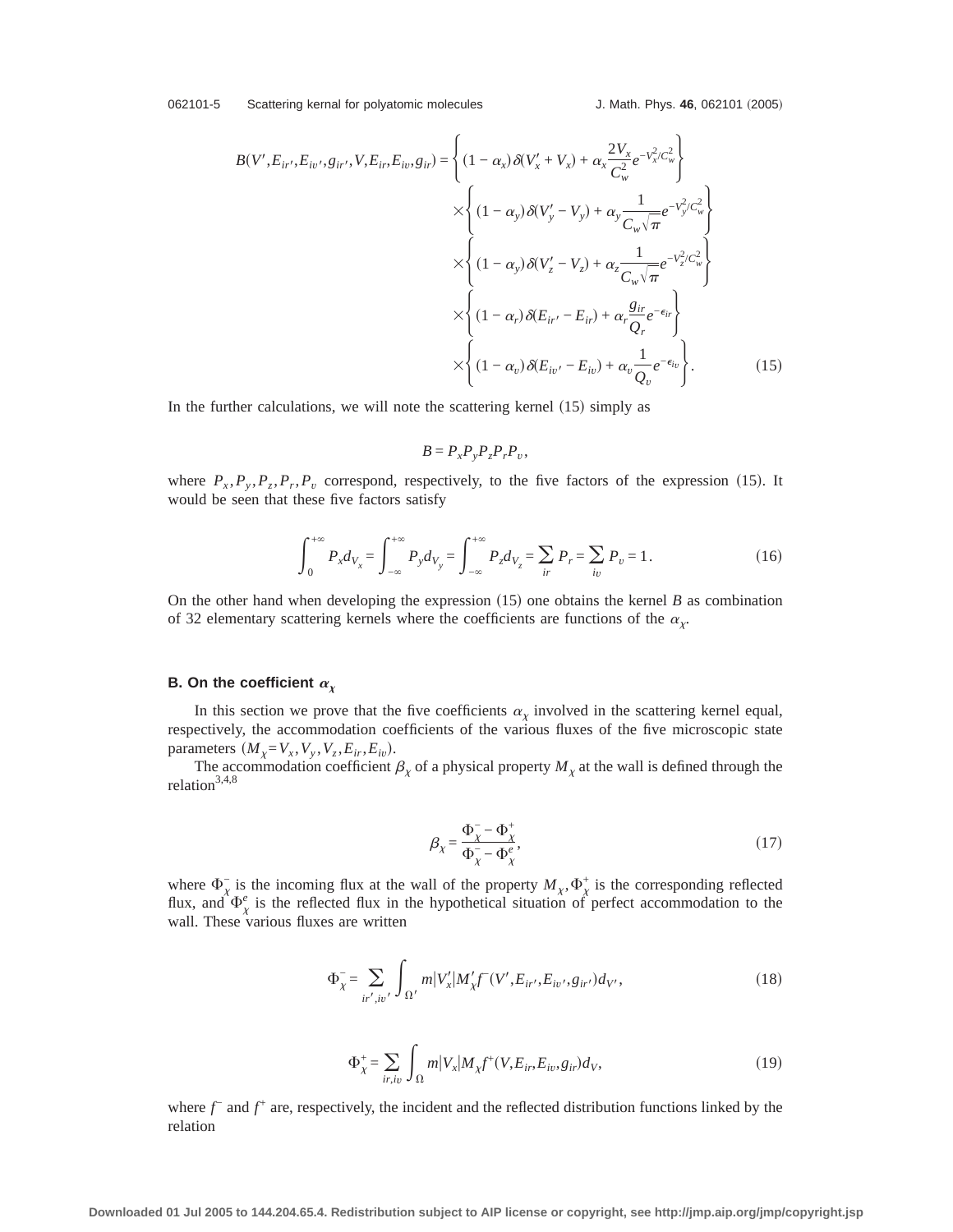062101-6 J. G. Méolans and S. K. Dadzie **J. Math. Phys. 46**, 062101 (2005)

$$
|V_x|f_i^+(V,E_i,S_i,E_{iv}) = \sum_{ir',iv'} \int_{\Omega'} |V'_x|f^-(V',E_{ir'},g_{ir'},E_{iv'})B(V',E_{ir'},g_{ir'},E_{iv'},V,E_{ir},g_{ir},E_{iv})d_{V'}.
$$
\n(20)

Accounting for (20), the reflected flux  $\Phi^+_\chi$  [expression (19)] may be rewritten as

$$
\Phi_{\chi}^{+} = \sum_{ir',iv'} \int_{\Omega'} m|V_{x}'| f^{-(V',E_{ir'},g_{ir'},E_{iv'})} \Bigg[ \sum_{ir,iv} \int_{\Omega} M_{\chi} P_{x} P_{y} P_{z} P_{r} P_{v} d_{V} \Bigg] d_{V'} \tag{21}
$$

and the reflected flux in the case of perfect accommodation is written as

$$
\Phi_{\chi}^{e} = \sum_{ir',iv'} \int_{\Omega'} m|V_{x}'| f^{-(V',E_{ir'},g_{ir'},E_{iv'})} \Bigg[ \sum_{ir,iv} \int_{\Omega} M_{\chi} B_{e} d_{V} \Bigg] d_{V'}, \tag{22}
$$

where  $B_e$ , the perfect accommodation scattering kernel, is defined by

$$
B_e = \frac{2g_{ir}}{Q_r Q_v C_w^4 \pi} V_x e^{-\|V\|^2 / C_w^2} e^{-\epsilon_{ir}} e^{-\epsilon_{iv}}.
$$
\n(23)

# **1.** Calculation of  $\beta_y$  and  $\beta_z$

The tangential accommodation coefficient,  $\beta_\nu$  is obtained by substituting  $M_\nu=V_\nu$  in the definition relation (17). In this case it is easily seen that  $\Phi_{y}^{e}=0$ . Then accounting for the property (16) the expression  $(21)$  leads to

$$
\Phi_{y}^{+} = (1 - \alpha_{y}) \sum_{ir',iv'} \int_{\Omega'} mV'_{y} |V'_{x}| f^{-}(V', E_{ir'}, g_{ir'}, E_{iv'}) d_{V'}.
$$

It results immediately from expression  $(17)$ 

$$
\beta_y = 1 - \frac{\Phi_y^+}{\Phi_y^-} = \alpha_y.
$$

Similarly it is found,

$$
\beta_z = 1 - \frac{\Phi_z^+}{\Phi_z^-} = \alpha_z.
$$

# **2.** Calculation of  $\beta_x$

The normal accommodation coefficient is obtained by substituting  $M_{\chi} = |V_x|$  in the definition (17). In this case, accounting for the property (16) and the expressio of the partial operator  $P_x$ , it is obtained

$$
\sum_{ir,iv} \int_{\Omega} |V_x| P_x P_y P_z P_r P_v d_V = -(1 - \alpha_x) V'_x + \alpha_x \frac{C_w \sqrt{\pi}}{2}
$$

then the expression  $(21)$  yields.

$$
\Phi_x^+ - \Phi_x^- = \alpha_x \sum_{ir',iv'} \int_{\Omega'} m|V'_x| f^-(V', E_{ir'}, E_{iv'}, g_{ir'}) \left( V'_x + \frac{C_w \sqrt{\pi}}{2} \right) d_{V'}.
$$

The calculation of  $\Phi^e$  leads easily to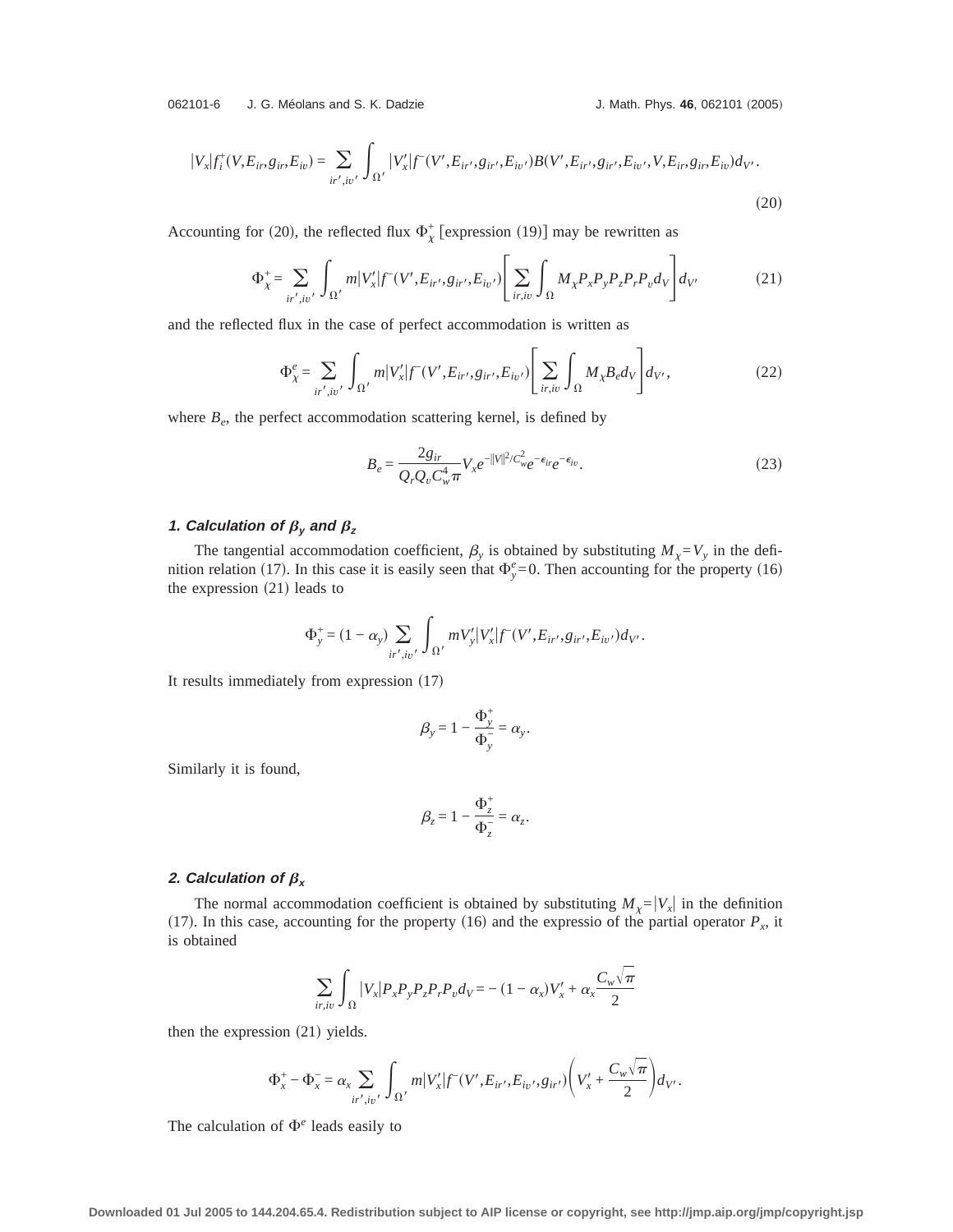062101-7 Scattering kernal for polyatomic molecules J. Math. Phys. 46, 062101 (2005)

$$
\Phi_x^e - \Phi_x^- = \sum_{ir',iv'} \int_{\Omega'} m|V'_x| f^-(V', E_{ir'}, E_{iv'}, g_{ir'}) \left( V'_x + \frac{C_w \sqrt{\pi}}{2} \right) d_{V'}.
$$

Consequently we obtained from the relation  $(17)$ ,

$$
\beta_x = \alpha_x.
$$

# **3.** *Calculation of*  $\beta_r$  and  $\beta_v$

Now substitute  $M_x = g_{ir}E_{ir}$  in the relation (17). Accounting for the property (16) it is obtained

$$
\sum_{ir,iv}\int_{\Omega}g_{ir}E_{ir}P_xP_yP_zP_rP_vd_V = \sum_{ir}g_{ir}E_{ir}P_r = (1-\alpha_r)g_{ir'}E_{ir'} + \alpha_r\frac{Q_r^*}{Q_r},
$$

where we have noted

$$
Q_r^* = \sum_{ir} g_{ir}^2 E_{ir} e^{-\varepsilon_{ir}}.
$$

Then the expression of  $\Phi^+$  leads to

$$
\Phi_{E_{ir}}^- - \Phi_{E_{ir}}^e = \alpha_r \sum_{ir',iv'} \int_{\Omega'} m|V_x'| f^-(V', E_{ir'}, E_{iv'}, g_{ir'}) \left( g_{ir'} E_{ir'} - \frac{Q_r^*}{Q_r} \right) d_{V'}.
$$

Using the expression  $(23)$  of  $B_e$ , we obtain

$$
\sum_{ir,iv} \int_{\Omega} g_{ir} E_{ir} B_e d_V = \frac{Q_r^*}{Q_r}
$$

and then

$$
\Phi_{E_{ir}}^- - \Phi_{E_{ir}}^e = \sum_{ir',iv'} \int_{\Omega'} m|V'_x| f^-(V', E_{ir'}, E_{iv'}, g_{ir'}) \left( g_{ir'} E_{ir'} - \frac{Q_r^*}{Q_r} \right) d_{V'}
$$

consequently,

$$
\beta_r = \alpha_r.
$$

In the same way, substituting  $M_x = E_{iv}$ , it is found

$$
\beta_v = \alpha_v.
$$

In conclusion, the five parameters  $\alpha_{\rm v}$  involved in the scattering kernel (15) are the accommodation coefficients corresponding to the five state parameters, namely the three momentum components and the two internal energy degrees.

### **III. COMMENT ON THE METHOD USED IN SCATTERING KERNEL DERIVATION**

The  $H$  Hilbert space corresponds generally to the Hilbert space used in the framework of the modelling of the Boltzmann equation in polyatomic gases. Following the quantum mechanic concept, the wall and then the boundary conditions can be represented by an operator defined on this H Hilbert space.<sup>4,6,8,9</sup> Therefore the problem of boundary condition for the Boltzmann equation can be basically formulated through the integral operator  $(9)$ , so this formulation is convenient for solving the linearized Boltzmann equation. The reciprocity relation assumption globally means that the local equilibrium distribution function must be invariant by the kernel *B*. 8,9 This last condition, which contains thermodynamic properties is the most important condition. In addition, it is the only one condition containing physical meaning. This condition leads to the first eigen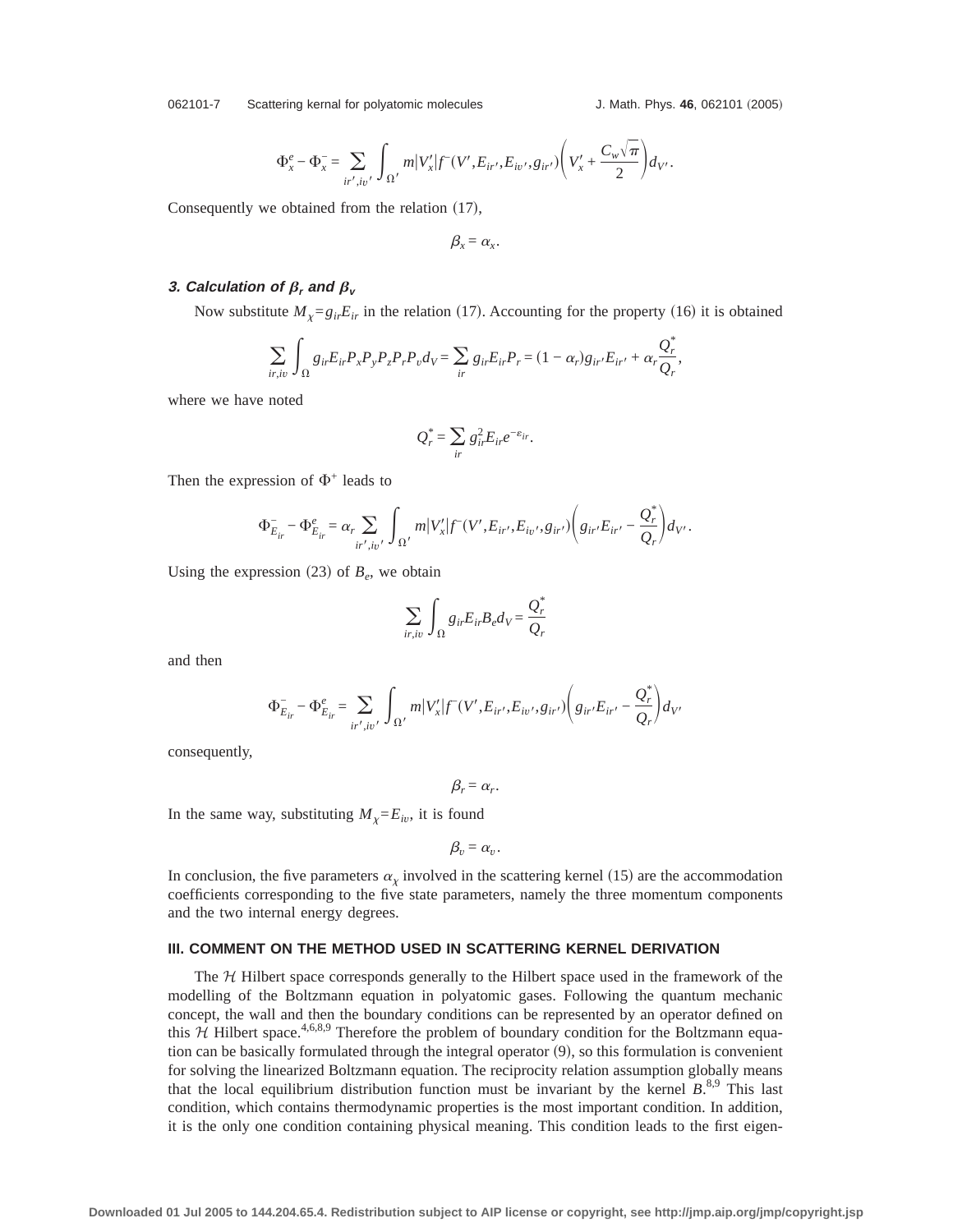function representation  $\psi_0$ . The other eigenfunctions remain unknown. At this step of the scattering kernel construction, one should suggest to choose the set of the other eigenfunctions<sup>10</sup> or a finite number of them. But, such a way would be a purely mathematical construction without real physical justifications.4,7

Then, another way consists to analyze physically the accommodation process. Let us consider the couple gas/surface characterized by its macroscopic properties. It seems convenient to assume that for each microscopic property *p* of the molecules, the solid surface behaves in a way perfectly defined in the accommodation process. In other worlds, in a gas/surface configuration, physically and geometrically given, for each microscopic property there is a linear relation between the amount of the *p* flux accommodated by the wall and the amount of the *p* incoming flux. So the accommodation at the wall of any physical microscopic property provides a physical information through a corresponding accommodation coefficient. Thus, five elementary accommodation coefficients associated to the five basic parameters defining the molecule states (the three momentum components, rotational energy, vibrational energy) are naturally introduced completely describing the molecules behavior in the reflection process. In this way, the present construction of the polyatomic scattering kernel is based on five accommodation coefficients, and corresponds to an integral operator partially degenerated involving 32 different eigenvalues in its expansion: from our point of view, this construction appears physically founded and completely describing the reflection process.

### **IV. CONCLUDING REMARKS**

We have established a scattering kernel for structured molecules involving one rotational and one vibrational energy mode. A convenient integral operator formulation is used assuming a purely discrete spectrum and assuming eigenvalues depending on five basic parameters in respect to the five state parameters of the molecules (and then assuming a partial degeneracy of the integral operator). These five basic parameters are shown to be the accommodation coefficients of, respectively, the three momentum accommodation coefficients and the accommodation coefficients of the two internal energy modes.

Under its factorized form  $(15)$ , the proposed scattering kernel is easy to use in analytical calculations or to be implemented in numerical modelling. In order to show its physical meaning, the expression  $(15)$  may be developed. Under its developed form, the scattering kernel appears as a linear combination of 32 elementary scattering kernels (listed in the Appendix). All these elementary kernels correspond to various situations of accommodation at the wall which have been described in Ref. 5. The linear combination coefficients, which represent the weight of the various types of accommodation in the reflection process, are combinations of the factors  $\alpha_x$  and (1)  $-\alpha_{v}$ ) (see the Appendix). In each elementary kernel each molecule state accommodates independently from the others. So the new kernel allows us to take into account the interplay between the molecule freedom degrees when interacting at the wall.<sup>11</sup> Up to now, the data available concerning the whole set of accommodation coefficients involved in the proposed scattering kernel are rare; that makes a complete validation of the model difficult.

Finally, let us add that, in the form presented here, the scattering kernel accounts for a single rotational and a single vibrational mode. This description is sufficient in any condition for diatoms. In the case of more complex polyatomic structures, involving various vibrational (or rotational) modes, the present form of scattering kernel remains directly usable, as long as the various vibrational (or rotational) modes remain in the same thermodynamics state (i.e., in local equilibrium the ones with the others). In a contrary situation (for example, in strong vibrational nonequilibrium conditions) it may be pertinent—depending on the considered time scale—to distinguish various vibrational (or rotational) accommodation coefficients to describe the reflection process. In such a case, the scattering kernel should be written in the same way as previously, but it should involve more than five state parameters, and thus more than five accommodation coefficients.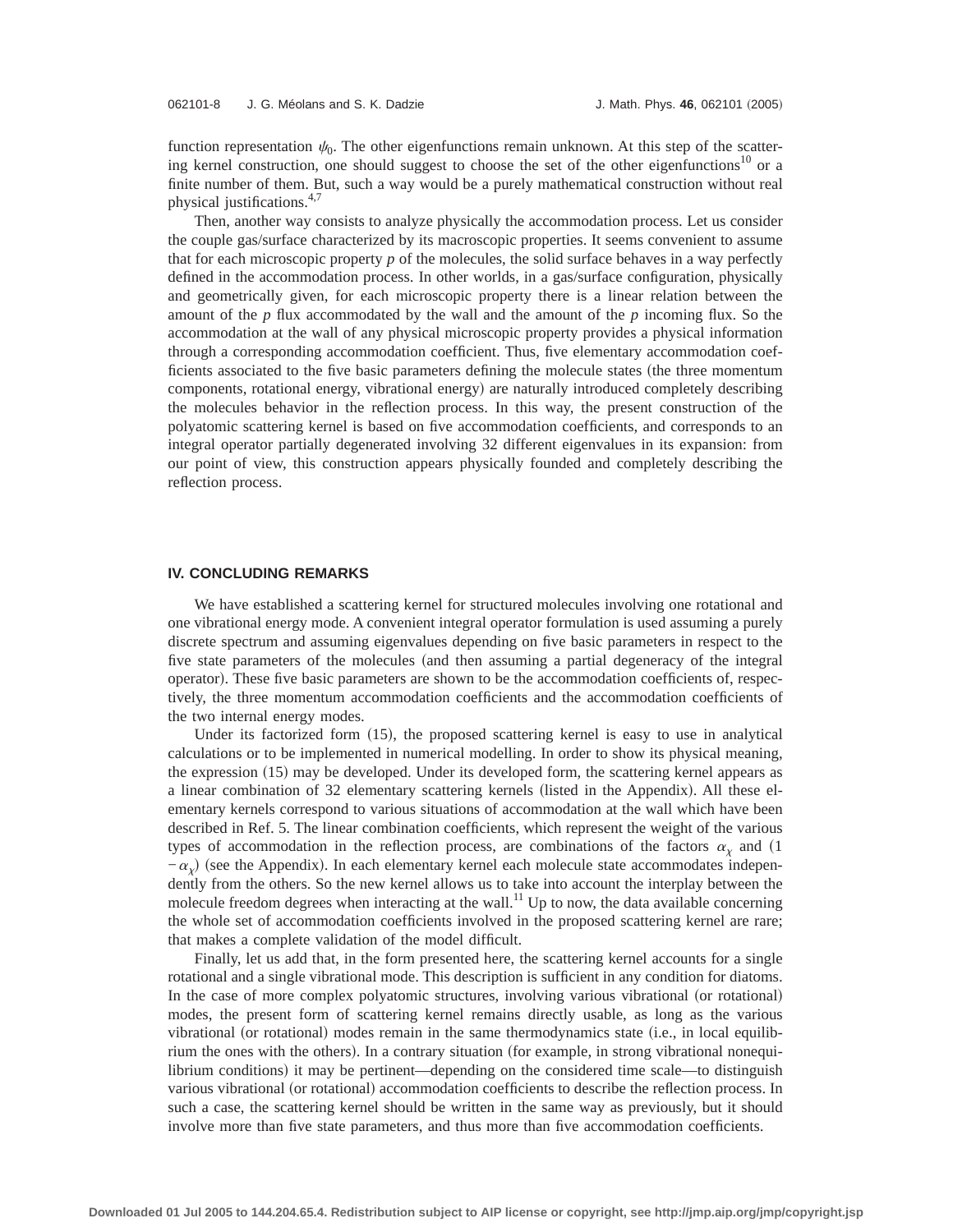# **APPENDIX: DIFFERENT WRITING OF THE SCATTERING KERNEL B OF RELATION (15)**

Let

$$
\widetilde{P}_0 = \delta(E_{ir'} - E_{ir})\delta(E_{iv'} - E_{iv}), \quad \widetilde{P}_{rv} = \frac{e^{-\epsilon_{ir}}}{Q_r}g_{ir}\frac{e^{-\epsilon_{iv}}}{Q_v},
$$
\n
$$
\widetilde{P}_v = \delta(E_{ir'} - E_{ir})\frac{e^{-\epsilon_{iv}}}{Q_v}, \quad \widetilde{P}_r = \frac{e^{-\epsilon_{ir}}}{Q_r}g_{ir}\delta(E_{iv'} - E_{iv}).
$$
\n(A1)

Develop partially the expression (15). The scattering kernel can be written in the form presented in Ref. 5, as follows:

$$
B = \left(\sum_{\kappa} \mu_{\kappa} B_{\kappa}(V', V)\right) (1 - \alpha_r)(1 - \alpha_v)\widetilde{P}_0 + \alpha_v(1 - \alpha_r)\widetilde{P}_v + \alpha_r(1 - \alpha_v)\widetilde{P}_r + \alpha_v \alpha_r \widetilde{P}_{rv}, \quad (A2)
$$

where  $B_k$  the elementary scattering kernels, and  $\mu_k$  their corresponding coefficients in the case of unstructured molecule given in Ref. 5, are recalled below,

$$
B_{0}(V',V) = \delta(V_{x} + V'_{x})\delta(V_{y} - V'_{y})\delta(V_{z} - V'_{z}),
$$
\n
$$
B_{yz}(V',V) = \frac{1}{\pi C_{w}^{2}}\delta(V_{x} + V'_{x})e^{-V_{y}^{2}/C_{w}^{2}}e^{-V_{z}^{2}/C_{w}^{2}},
$$
\n
$$
B_{xz}(V',V) = \frac{2}{C_{w}^{3}\sqrt{\pi}}V_{x}\delta(V_{y} - V'_{y})e^{-V_{x}^{2}/C_{w}^{2}}e^{-V_{z}^{2}/C_{w}^{2}},
$$
\n
$$
B_{xy}(V',V) = \frac{2}{C_{w}^{3}\sqrt{\pi}}V_{x}\delta(V_{z} - V'_{z})e^{-V_{x}^{2}/C_{w}^{2}}e^{-V_{y}^{2}/C_{w}^{2}},
$$
\n
$$
B_{xyz}(V',V) = \frac{2}{\pi C_{w}^{4}}V_{x}e^{-V_{x}^{2}/C_{w}^{2}}e^{-V_{y}^{2}/C_{w}^{2}}e^{-V_{z}^{2}/C_{w}^{2}},
$$
\n
$$
B_{z}(V',V) = \frac{1}{C_{w}\sqrt{\pi}}\delta(V_{x} + V'_{x})\delta(V_{y} - V'_{y})e^{-V_{z}^{2}/C_{w}^{2}},
$$
\n
$$
B_{y}(V',V) = \frac{1}{C_{w}\sqrt{\pi}}\delta(V_{x} + V'_{x})\delta(V_{z} - V'_{z})e^{-V_{y}^{2}/C_{w}^{2}},
$$
\n
$$
B_{x}(V',V) = \frac{2}{C_{w}^{2}}V_{x}\delta(V_{y} - V'_{y})\delta(V_{z} - V'_{z})e^{-V_{x}^{2}/C_{w}^{2}},
$$

and

$$
\mu_{xz} = \alpha_x \alpha_z (1 - \alpha_y), \quad \mu_{xy} = \alpha_x \alpha_y (1 - \alpha_z), \quad \mu_{yz} = \alpha_y \alpha_z (1 - \alpha_x), \quad \mu_x = \alpha_x (1 - \alpha_y) (1 - \alpha_z), \quad \mu_{xyz}
$$

$$
= \alpha_x \alpha_y \alpha_z, \quad \mu_0 = (1 - \alpha_x) (1 - \alpha_y) (1 - \alpha_z), \quad \mu_y = \alpha_y (1 - \alpha_x) (1 - \alpha_z), \quad \mu_z = \alpha_z (1 - \alpha_x) (1 - \alpha_y).
$$

A complete development of expression (15) yields the scattering kernel written as a sum of 32 elementary polyatomic scattering kernels  $B_{\kappa} \tilde{P}_{in}$  as follows: